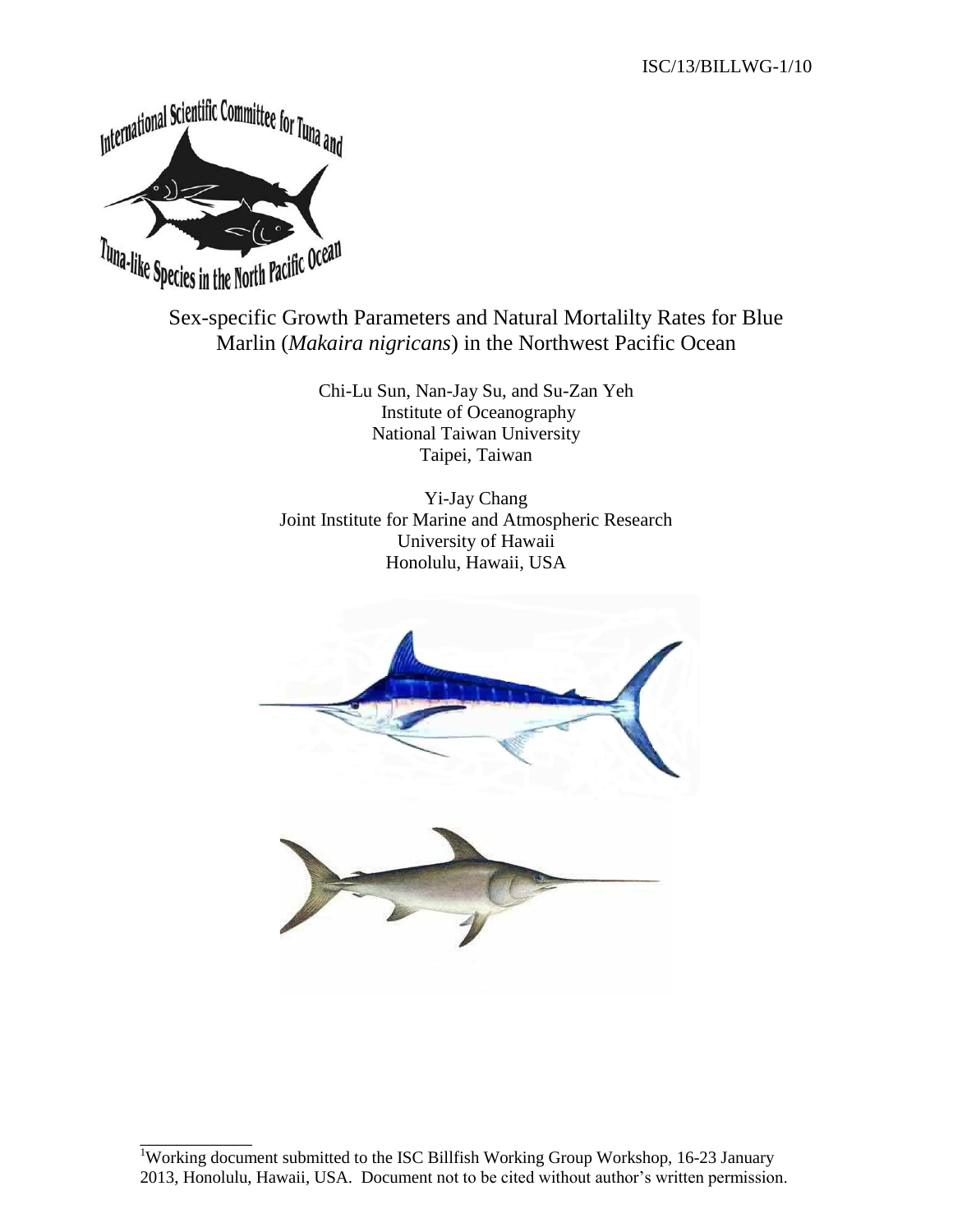# **Sex-specific growth parameters and natural mortality rates of blue marlin (***Makaira nigricans***) in the northwest Pacific Ocean**<sup>∗</sup>

Chi-Lu Sun<sup>1</sup>, Nan-Jay Su<sup>1</sup>, Su-Zan Yeh<sup>1</sup>, and Yi-Jay Chang<sup>2</sup>

<sup>1</sup> Institute of Oceanography, National Taiwan University, Taipei, Taiwan

<sup>2</sup> Joint Institute for Marine and Atmospheric Research, University of Hawaii, Honolulu, HI, USA

#### **Abstract**

Blue marlin are sexually dimorphic in size-at-age and other biological characteristics. We analyzed the sex-specific catch-at-length data for blue marlin, ranging between 100-311 cm in eye to fork length (EFL) for females and 100-236 cm EFL for males, collected from the Taiwanese offshore longline fishery in the northwest Pacific Ocean. Female blue marlin reach larger body sizes than males. Growth parameters and natural mortality rates of blue marlin were estimated to differ between males and females. We suggest that growth parameters and natural mortality rates should be sex-specific when stock assessments for sexually dimorphic species such as blue marlin are conducted.

**Keywords:** sexual dimorphism, catch-at-length data, population parameters.

## **Introduction**

 $\overline{a}$ 

Blue marlin (*Makaira nigricans*) is a cosmopolitan species distributed throughout tropical and temperate waters of the Indo-Pacific and Atlantic Oceans between 45˚N and 45˚S (Su et al., 2011). Most blue marlin are caught, as an incidental bycatch of considerable economic value, by longline vessels targeting tunas, while small catches of blue marlin are taken using surface gears, such as gillnets and harpoons, as well as by recreational and purse seine fisheries in the Pacific Ocean (see Hinton, 2001; Molony, 2008).

A single stock of blue marlin in the Pacific Ocean has been assumed based on analyses of genetic divergence (Graves and McDowell, 2003) and fishery catch-rates (Kleiber et al., 2003). The assumption of a single stock is also supported by the results

<sup>∗</sup> A working paper submitted to the Intercessional Workshop of the Billfish Working Groups of ISC. 16-23 January 2013, Honolulu, Hawaii, USA. Document not to be cited without author's written permission.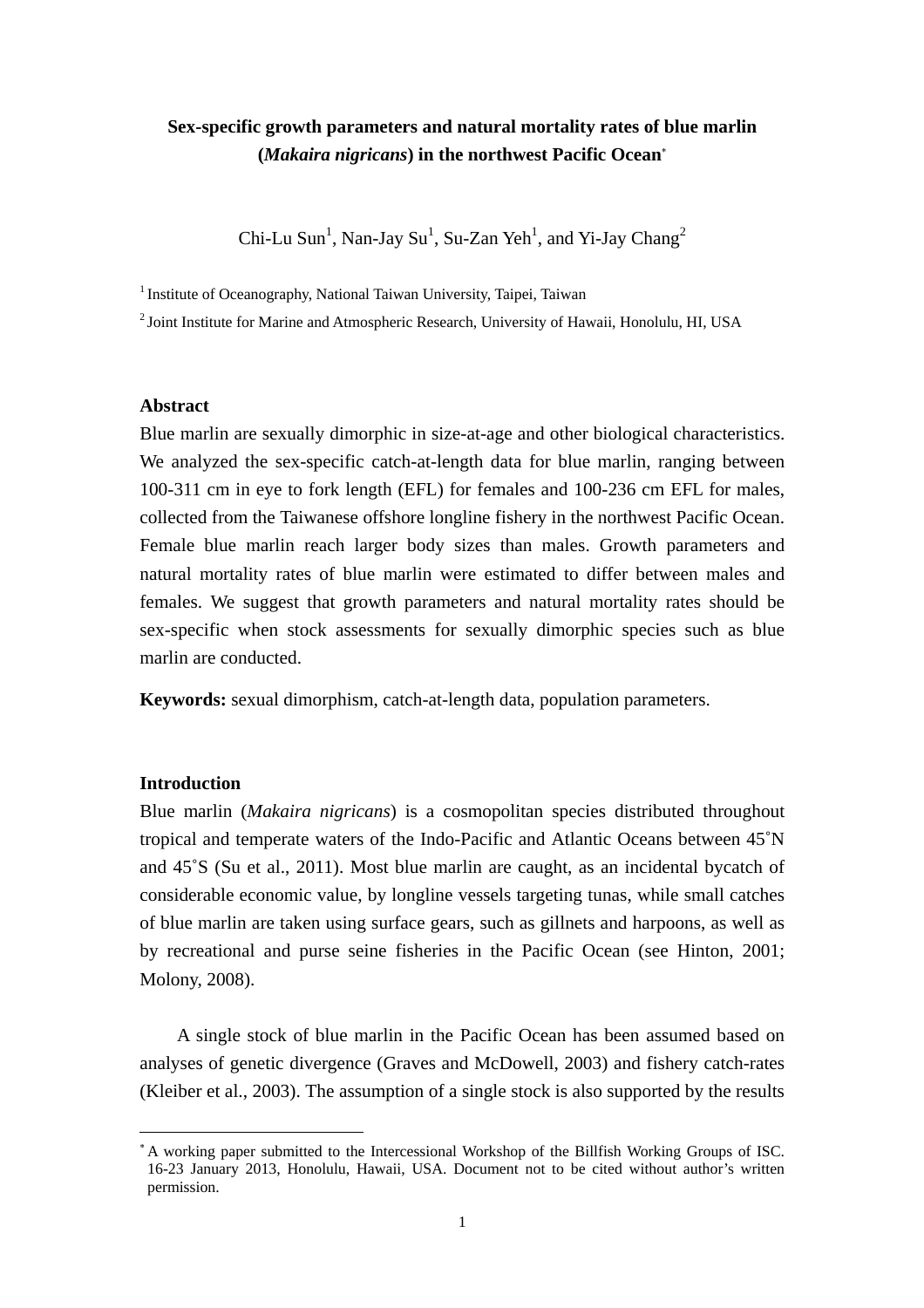of tagging experiments, which have shown that blue marlin migrate long distances, up to more than 8000 km in some instances, and throughout the Pacific basin (Hinton, 2001). The blue marlin stock in the Pacific Ocean has previously been assessed to be overfished or near fully exploited (Kleiber et al., 2003; Su et al., 2012), indicating that this stock was under high fishing pressure.

The objectives of this study were to estimate the growth parameters and natural mortality rates by sex of blue marlin in the northwest Pacific Ocean that are poorly described in previous studies, and to provide suggestions for how the population dynamics of sexually-dimorphic species should be modeled when stock assessments are conducted.

## **Materials and methods**

Eye fork length (EFL, in cm), lower jaw fork length (LJFL, in cm), whole weight (W, in kg), and sex information for blue marlin caught in the northwest Pacific Ocean (Fig. 1) by Taiwanese small-scale (<100 gross register tons) tuna longline vessels were collected monthly and randomly at the fishing ports (Tungkang and Shinkang) during 2000 to 2006. Sex was identified by examining the gonads. EFL-LJFL (LJFL =  $a + b$ ) EFL) and EFL-W (W = c EFL<sup>d</sup>) relationships were derived to test, using analysis of covariance (ANCOVA), for differences between the sexes, and to make conversions between different length measurements (Table 1).

The parameters by sex of the von Bertalanffy growth equation (VBGE) were estimated using empirical equations for blue marlin. The asymptotic length ( $L_{\text{inf}}$ ) that the fish would eventually attain should not differ too much from the average of the maximum sizes among individuals (see Froese and Binohlan, 2000). The equation developed by Froese and Binohlan (2000) was used therefore to estimate *L*inf, based on the length of the largest fish sampled from the population  $(L_{\text{max}})$ .

The growth coefficient  $(K)$  of VBGE for blue marlin can be estimated using Beverton's (1992) equation, which relates *K*,  $L_{\text{inf}}$ , the length-at-first-maturity ( $L_{\text{m}}$ ), and the mean age-at-first maturity  $(t_m)$ (Su et al., 2013). The estimates of  $L_m$  and  $t_m$  for blue marlin in the literature (Molony, 2008; Sun et al., 2009) were used in this study.

The theoretical age at zero length  $(t_0)$  for blue marlin was estimated by sex using the empirical equation of Pauly (1979), which can be expressed as: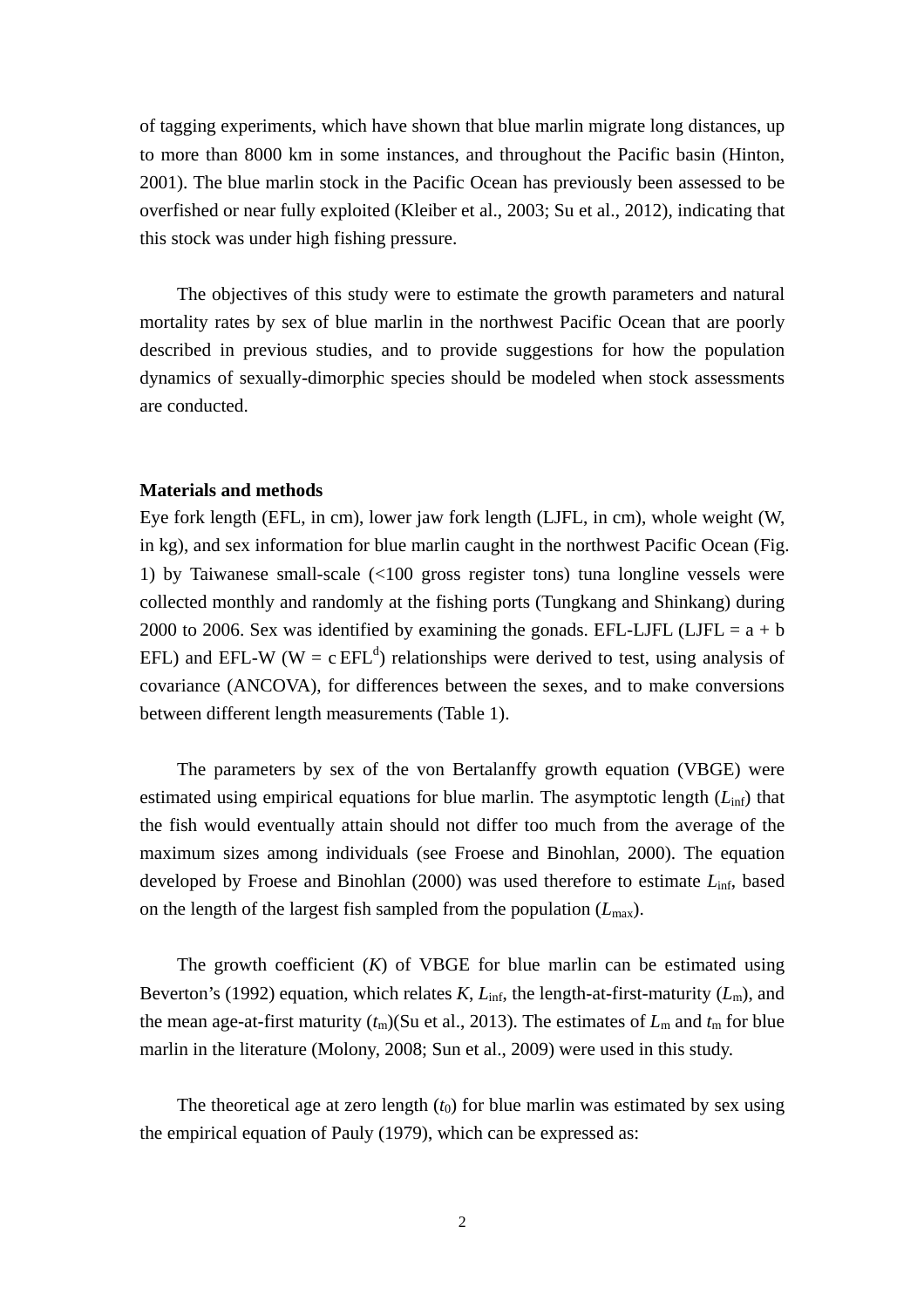$log(-t_0) = -0.3922 - 0.2752 log(L_{inf}) - 1.038 log(K).$ 

The natural mortality rates of blue marlin by sex were estimated using the empirical relationship of Pauly (1980) with growth parameters of VBGE derived in this study. The equations and the values used were summarized in Table 2.

## **Results and discussion**

In total, 1325 female and 1943 male blue marlin were sampled, with mean lengths of 193 cm and 158 cm EFL, respectively (Fig. 2). The EFL-LJFL equations by sex were pooled because the sex-specific relationships did not differ statistically (ANCOVA, *P*  $> 0.05$ ) (Fig. 3; Table 1). However, the relationships between EFL and W differed significantly between the sexes (ANCOVA,  $P < 0.01$ ) so separate relationships are reported in Table 1 (Fig. 4).

The estimates of the VBGE parameters were listed in Table 2. As expected, the estimates of  $L_{\text{inf}}$ ,  $K$ , and  $t_0$  differ between the sexes. The theoretical age at zero length  $(t_0)$  for blue marlin were assumed to be 0 and  $-4$  in this study, to examine the impacts of different values assuming for this parameter  $(t_0)$ . The estimated sex-specific growth curves were consistent with those estimated by Dai  $(2002)$  when same values for  $t_0$ were assumed, which illustrates the sexual dimorphism in blue marlin (Fig. 5). Hill et al. (1989) did not provide growth rates for blue marlin owing to the difficulty in ageing larger fish. However, the growth curves of blue marlin derived from this study were consistent with the mean lengths-at-age based on annual increments in spine sections from Hill et al. (1989) for both sexes (Fig. 5). The growth parameters derived in present study could be used for the stock assessment of Pacific blue marlin:

 $L_{\text{inf}} = 313.8 \text{ cm}$  EFL,  $K = 0.102 \text{ year}^{-1}$ ,  $t_0 = -3.164 \text{ year}$  for females;  $L_{\text{inf}} = 239.4 \text{ cm} \text{ EFL}, K = 0.145 \text{ year}^{-1}, t_0 = -2.366 \text{ year} \text{ for males}.$ 

Su et al. (2013) have estimated the growth parameters  $(L_{\text{inf}}$  and  $K$ ) for blue marlin in the northwest Pacific Ocean using the empirical equations, as those in this study. Skillman and Yong (1976) applied length-frequency analysis to estimate VBGE parameters for blue marlin. However, their estimates were not biologically reasonable, (e.g., an incredibly large estimate, over 1000 cm, for *L*inf). Very few blue marlin larger than 400 cm were sampled in all commercial and recreational fisheries in the Pacific Ocean (Kleiber et al., 2003; Molony, 2008; Su et al., 2012).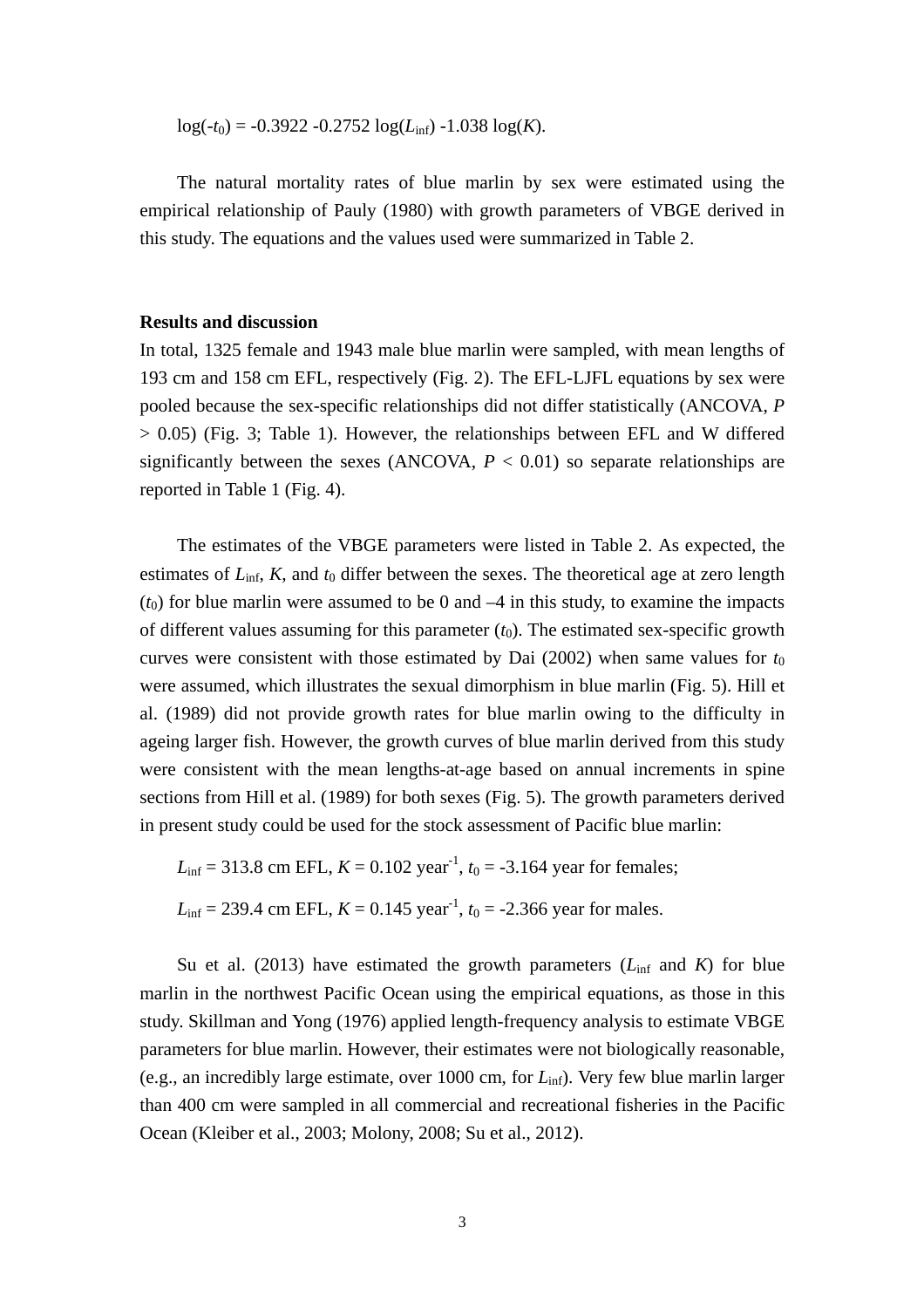It is often difficult to estimate *M* for exploited fish populations directly. Thus, published empirical relationships between *M* and life history parameters are used frequently to infer this parameter. However, *M* and other life history parameters are poorly described by sex for blue marlin. The estimates of natural mortality for females (Dai, 2002 and this study) were consistently lower than those for males (Table 2).

*M* should consequently be assumed to differ between sexes when modeling the population dynamics of blue marlin. The results derived from this study re-emphasize the need to take sexual dimorphism into account in stock assessments for sexuallydimorphic species through, for example, the use of sex-specific parameters related to population process such as growth and natural mortality parameters.

#### **References**

- Beverton, R.J.H. (1992). Patterns of reproductive strategy parameters in some marine teleost fishes. J. Fish. Biol., 41(Suppl. B): 137–160.
- Dai, C.Y. (2002). Estimates of age, growth and mortality of blue marlin, *Makaira mazara*, in the western Pacific using the length-based MULTIFAN method. Master Thesis, National Taiwan University, Taipei. 80 pp.
- Froese, R., Binohlan, C. (2000). Empirical relationships to estimate asymptotic length, length at first maturity and length at maximum yield per recruit in fishes, with a simple method to evaluate length frequency data. J. Fish. Biol., 56: 758–773.
- Graves, J.E., McDowell, J.R. (2003). Stock structure of the world's istiophorid billfishes: a genetic perspective. Mar. Freshw. Res., 54: 287–298.
- Hill, K.T., Cailliet, G.M., Radtke, R.L. (1989). A comparative analysis of growth zones in four calcified structures of Pacific blue marlin, *Makaira nigricans*. Fish. Bull., 87: 829–843.
- Hinton, M.G. (2001). Status of blue marlin in the Pacific Ocean. Inter-American Tropical Tuna Commission (IATTC), Stock Assessment Report 1, pp. 284–319.
- Kleiber, P., Hinton, M.G., Uozumi, Y. (2003). Stock assessment of blue marlin (*Makaira nigricans*) in the Pacific using MUNTIFAN-CL. Mar. Freshw. Res., 54: 349–360.
- Molony, B. (2008). Fisheries biology and ecology of highly migratory species that commonly interact with industrialised longline and purse-seine fisheries in the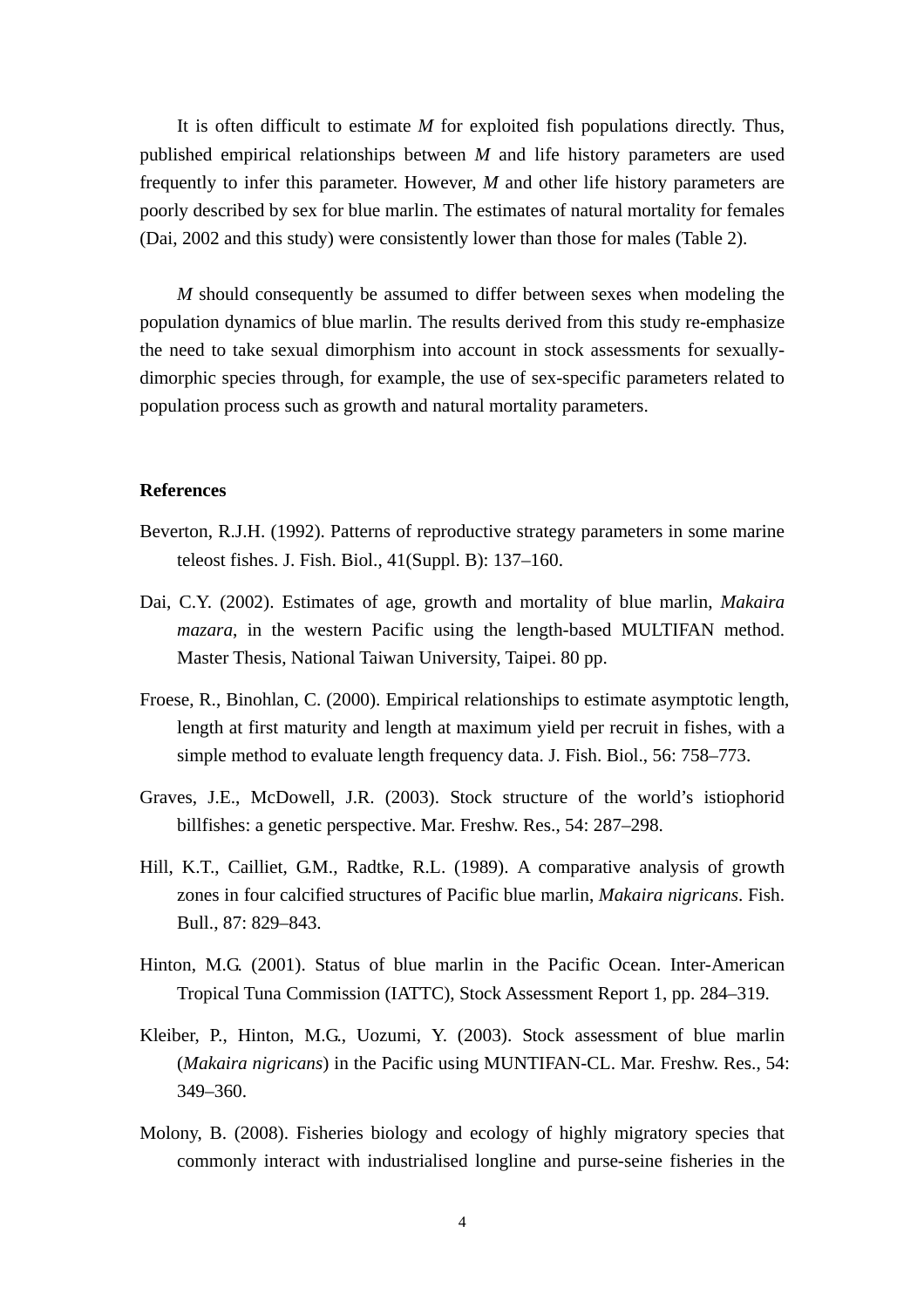western and central Pacific Ocean. Working Paper EB-IP-6, 4<sup>th</sup> Meeting of the Scientific Committee of the Western and Central Pacific Fisheries Commission (WCPFC-SC4). Port Moresby, Papua New Guinea, 11-22 August 2008.

- Pauly, D. (1979). Gill size and temperature as governing factors in fish growth: a generalization of von Bertalanffy growth formula. Berichte aus dem institute fuer meereskunde, Number 63, Kiel University, Kiel.
- Pauly, D. (1980). On the interrelationships between natural morality, growth parameters and mean environmental temperatures in 175 fish stocks. J. Cons. Int. Explor. Mer., 39: 175–192.
- Pine, W.E., Martell, S.J.D., Jensen, O.P., Walters, C.J., Kitchell, J.F. (2008). Catch-and-release and size limit regulations for blue, white, and striped marlin: the role of post-release survival in effective policy design. Can. J. Fish. Aquat. Sci., 65: 975–988.
- Skillman, R.A., Yong, M.Y.Y. (1976). Von Bertalanffy growth curves for striped marlin, *Tetrapturus audax*, and blue marlin, *Makaira nigricans*, in the central North Pacific Ocean. Fish. Bull., 74: 553–66.
- Su, N.J., Sun, C.L., Punt, A.E., Yeh, S.Z., DiNardo, G. (2011). Modelling the impacts of environmental variation on the distribution of blue marlin, *Makaira nigricans*, in the Pacific Ocean. ICES J. Mar. Sci., 68: 1072–1080.
- Su, N.J., Sun, C.L., Punt, A.E., Yeh, S.Z., DiNardo, G. (2012). Incorporating habitat preference into the stock assessment and management of blue marlin (*Makaira nigricans*) in the Pacific Ocean. Mar. Freshw. Res., 63: 565–575.
- Su, N.J., Sun, C.L., Punt, A.E., Yeh, S.Z., Chiang, W.C., Chang, Y.J., Chang, H.Y. (2013). Effects of sexual dimorphism on population parameters and exploitation ratios of blue marlin (*Makaira nigricans*) in the northwest Pacific Ocean. Aquat. Living Resour., in press.
- Sun, C.L., Chang, Y.J., Tszeng, C.C., Yeh, S.Z., Su, N.J. (2009). Reproductive biology of blue marlin (*Makaira nigricans*) in the western Pacific Ocean. Fish. Bull., 107: 420–432.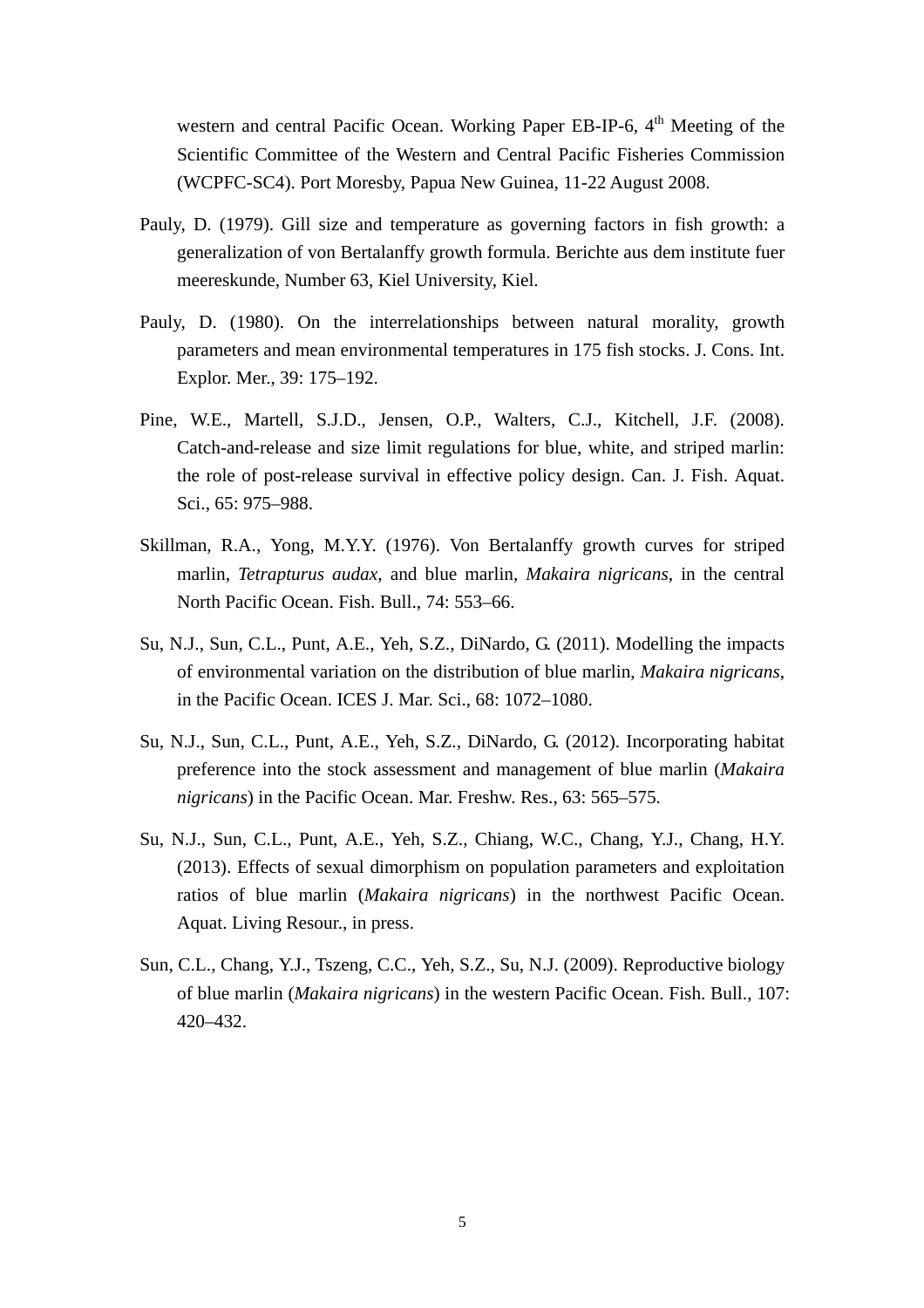Table 1. Conversion equations for eye fork length (EFL, cm), lower jaw fork length (LJFL, cm), and weight (W, kg) for blue marlin in the northwest Pacific Ocean.

| Equation           | Sex.   | Coefficient                            |       | $\boldsymbol{n}$ |
|--------------------|--------|----------------------------------------|-------|------------------|
| $LJFL = a + b EFL$ | Pooled | $a = 9.550$ ; $b = 1.080$              | 0.986 | 312              |
| $W = c EFLd$       | Female | $c = 1.427 \times 10^{-5}$ ; d = 2.996 | 0.878 | 717              |
|                    | Male   | $c = 1.116 \times 10^{-5}$ ; d = 3.033 | 0.871 | 1043             |

\* *n* denotes the sample sizes.

Table 2. Estimates of population parameters for blue marlin in the northwest Pacific Ocean and the equations used to estimate them (see Materials and methods section for the definitions of the symbols).

| Parameter                   | Female         | Male     | Equation                                                          | Reference                 |
|-----------------------------|----------------|----------|-------------------------------------------------------------------|---------------------------|
| $L_{\text{max}}(\text{cm})$ | 310.8          | 236.1    |                                                                   | This study                |
| $L_{\rm m}$ (cm)            | 158            | 131      |                                                                   | Sun et al., 2009          |
| $t_{\rm m}$ (year)          | $\overline{4}$ | 3        |                                                                   | <b>Molony</b> , 2008      |
| $L_{\text{inf}}(\text{cm})$ | 313.8          | 239.4    | $10^{0.044+0.984\log(L_{\text{max}})}$                            | Froese and Binohlan, 2000 |
| $K$ (year <sup>-1</sup> )   | 0.102          | 0.145    | $\ln(1+L_m/L_{\rm inf})/t_m$                                      | Beverton, 1992            |
| $t_0$ (year)                | $-3.164$       | $-2.366$ | $-1{\times}10^{-0.3922}$ -0.2752log( $L_{\rm inf}$ ) -1.038log(K) | Pauly, 1979               |
| $M_1$ (year <sup>-1</sup> ) | 0.201          | 0.274    | $e^{-0.015 - 0.279 \ln(L_{inf}) + 0.654 \ln(K) + 0.463 \ln(T)}$   | Pauly, 1980 <sup>*</sup>  |
| $M_2$ (year <sup>-1</sup> ) | 0.213          | 0.258    |                                                                   | Dai, 2002                 |

\* A mean temperature of 26°C (Pine et al., 2008) was used when applying Pauly's (1980) method.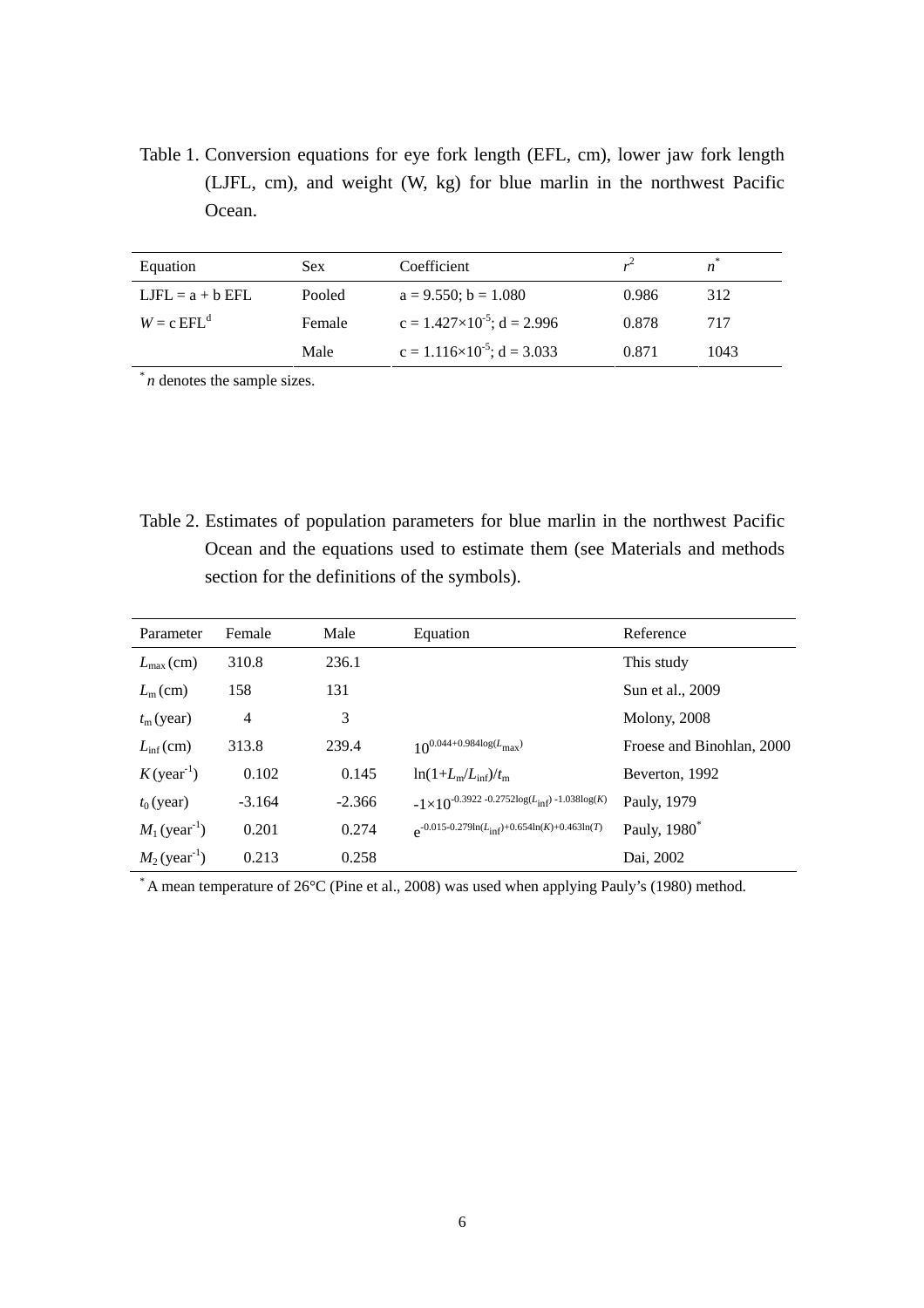

Fig. 1. Map of the northwest Pacific Ocean showing the area where blue marlin were caught based on logbooks.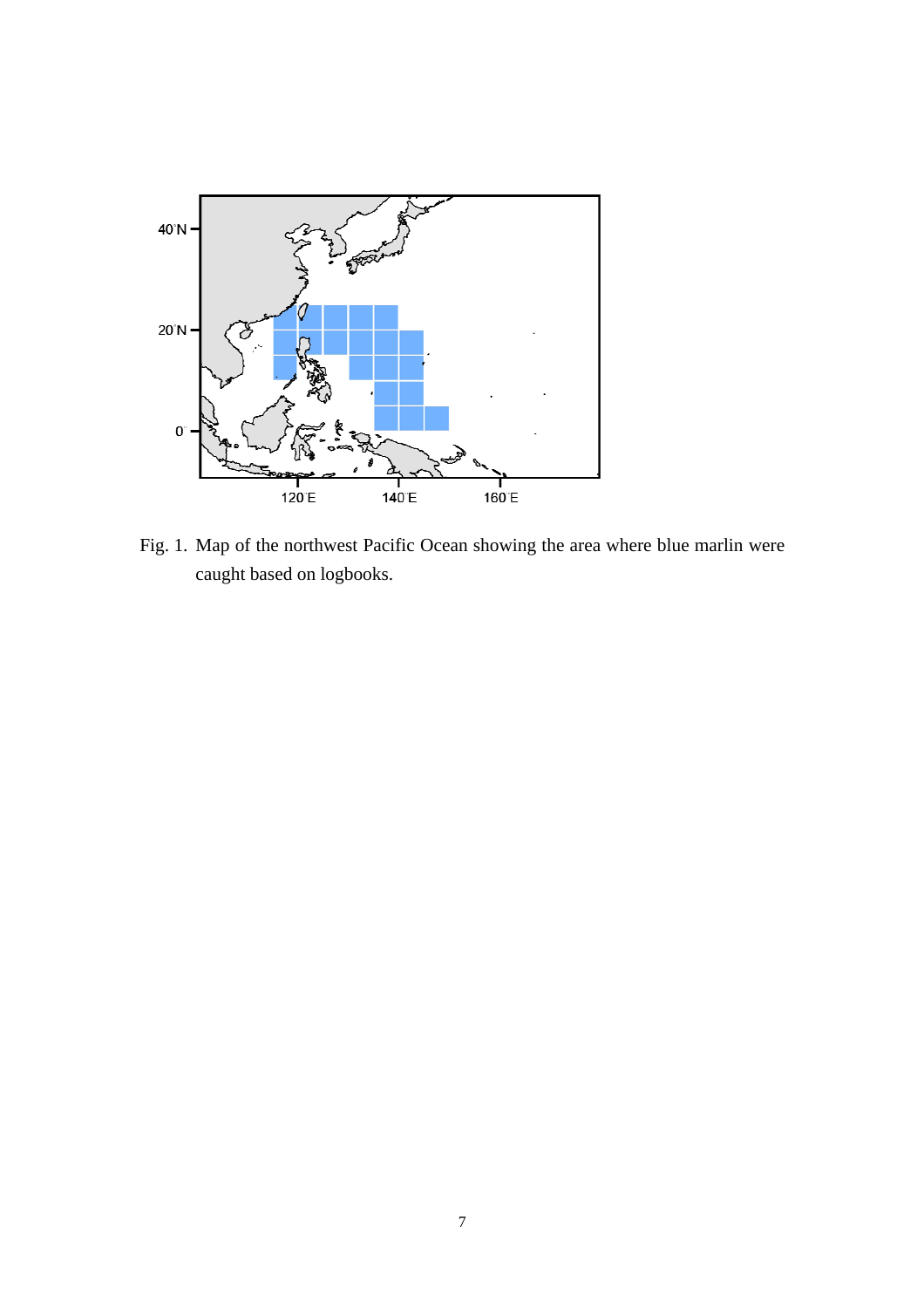

Fig. 2. Length-frequency distributions for blue marlin captured by the Taiwanese tuna longline vessels in the northwest Pacific Ocean.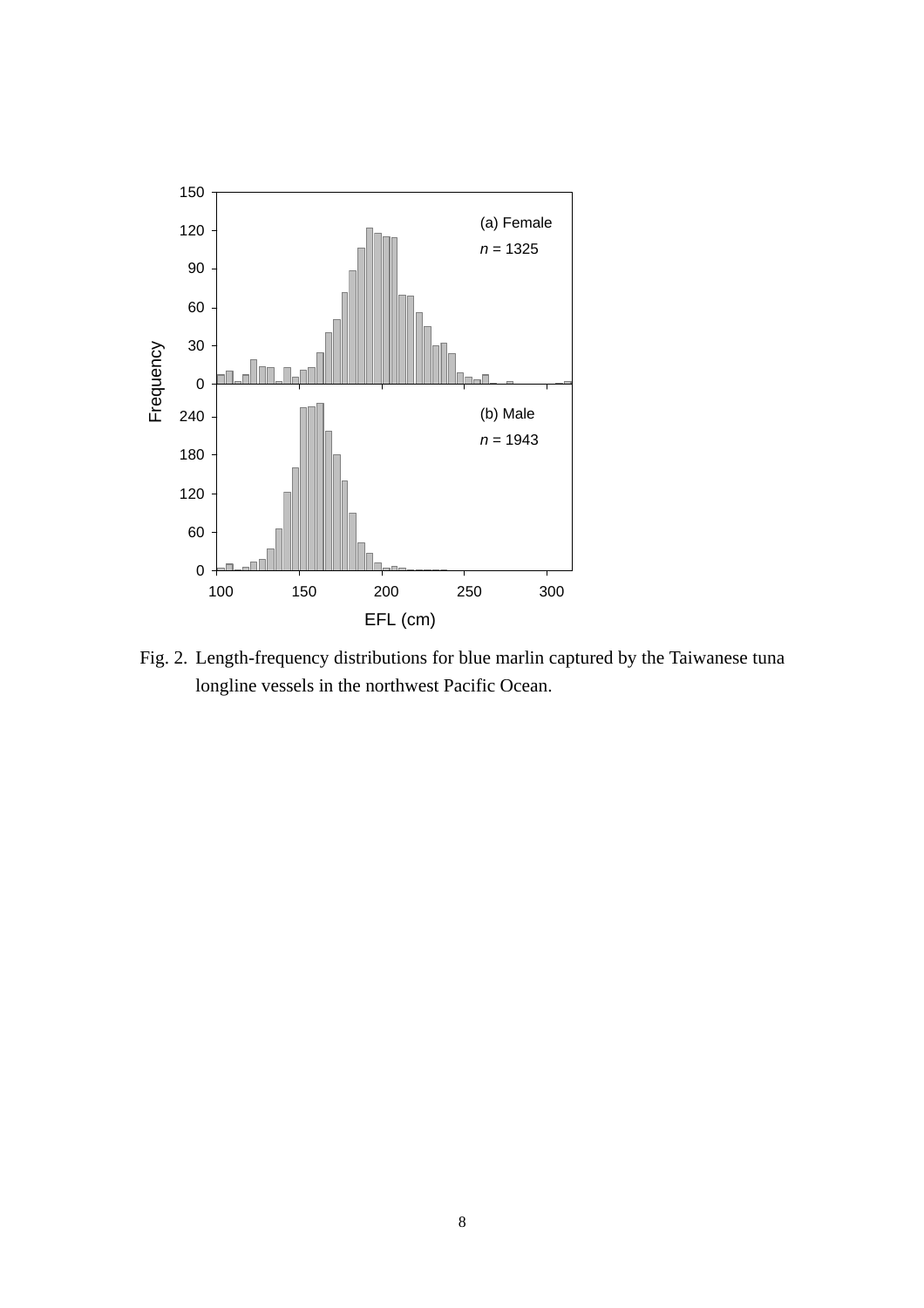

Fig. 3. The relationship between eye to fork length (EFL) and lower jaw to fork length (LJFL) for blue marlin in the northwest Pacific Ocean (sex-pooled; ANCOVA,  $p > 0.05$ ).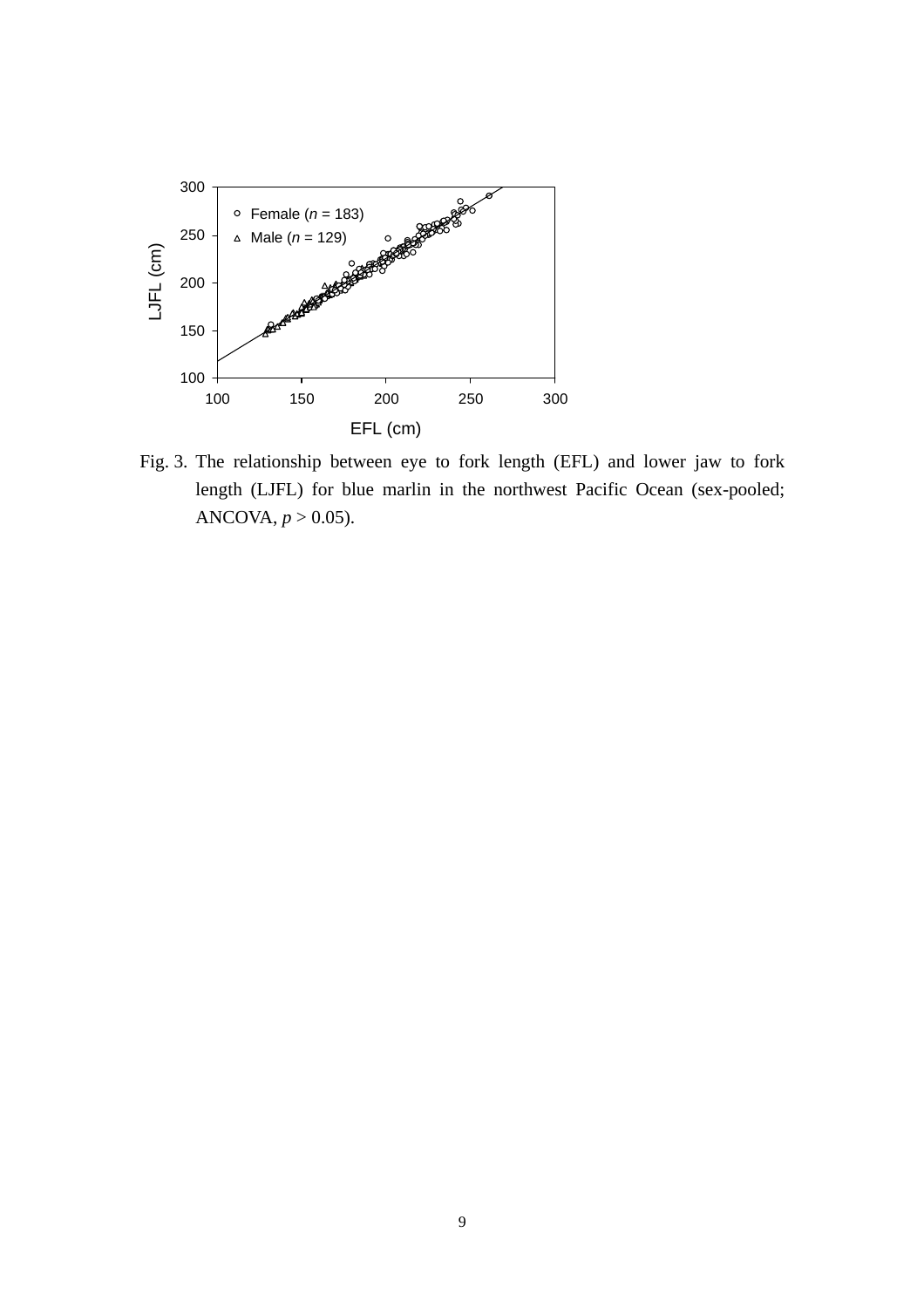

Fig. 4. Relationships between eye to fork length (EFL) and weight (W) for blue marlin in the northwest Pacific Ocean.